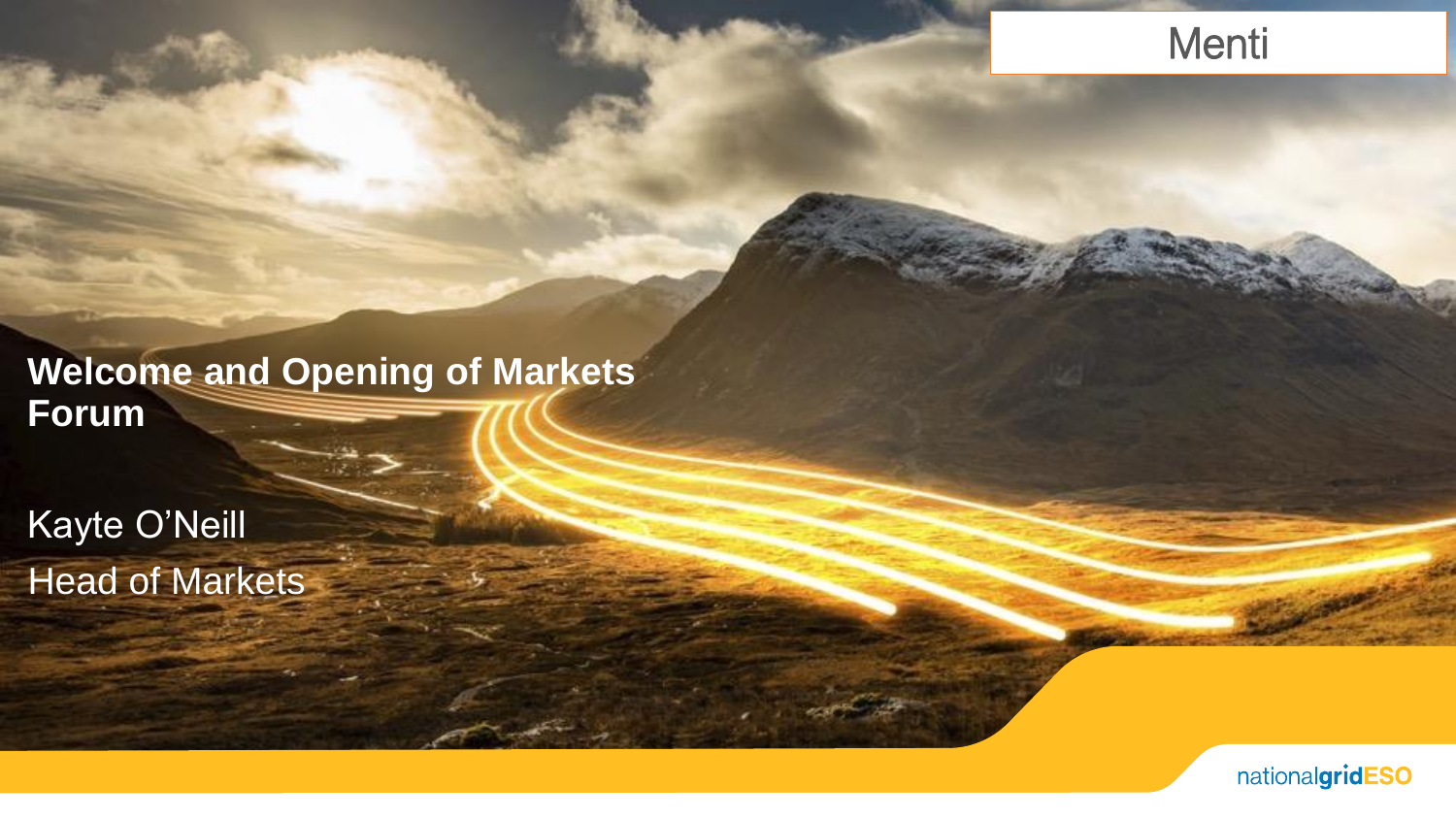# Our March webinars Menti

### **In our interactive sessions last time we:**

- Launched our Markets Roadmap to 2025
- Introduced the code change Roadmap through to 2025 and how code reform will contribute to net zero
- Provided an overview of potential medium term developments in policy within the CM and CFD regimes
- Hosted an interactive discussion about the challenges in redesigning GB electricity markets for net zero



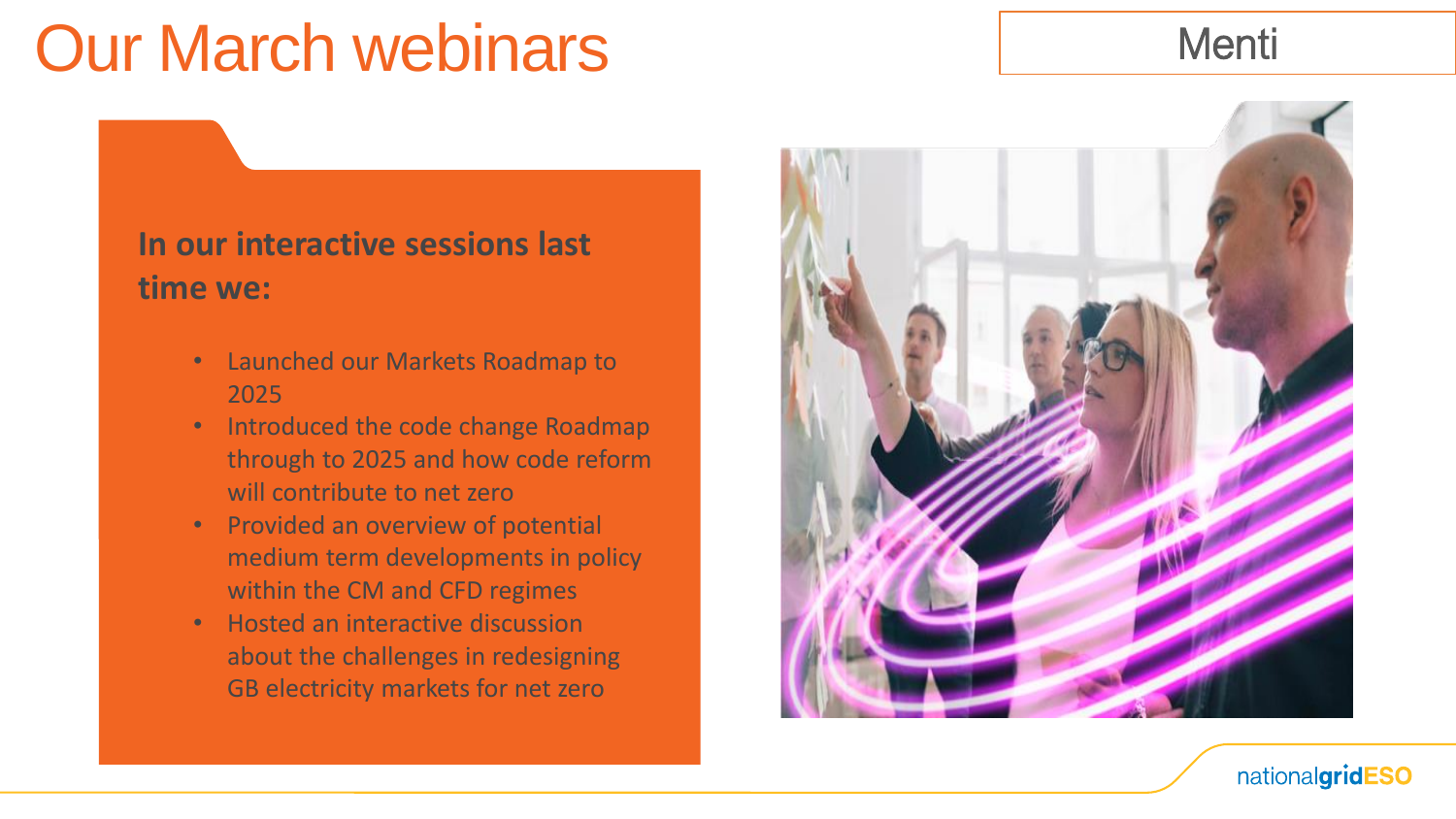### You said, we did…

**We listened to what you told us last time so today you can expect**



**Topics you told us you wanted to know more about**

**Better signposting of each webinar so you know if it's relevant for you**

**What's going well, but also some of our key challenges**

**Interactive sessions so we can ensure our future progress considers the learnings from today**

Menti

nationalgridESO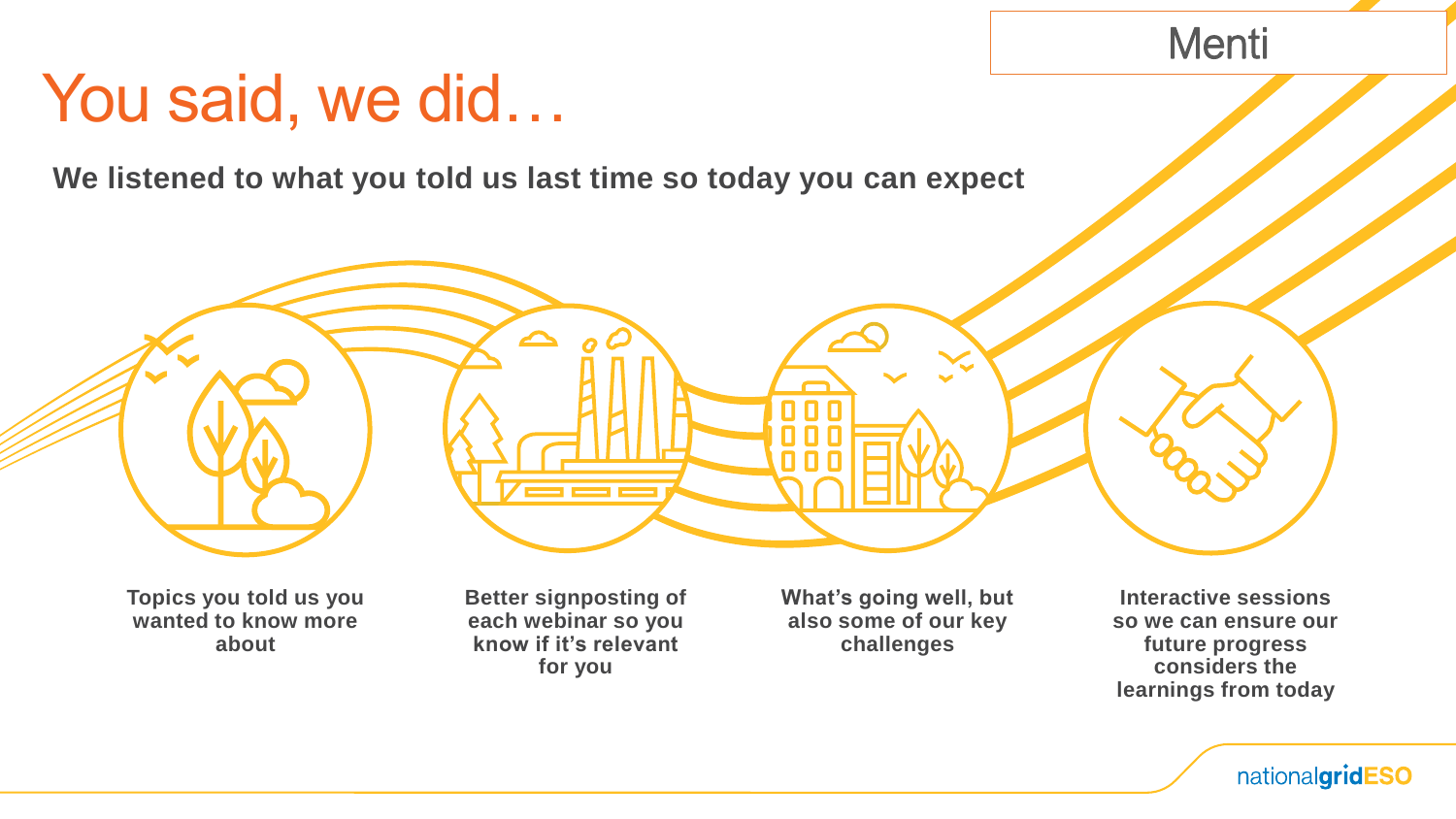# Aim for today

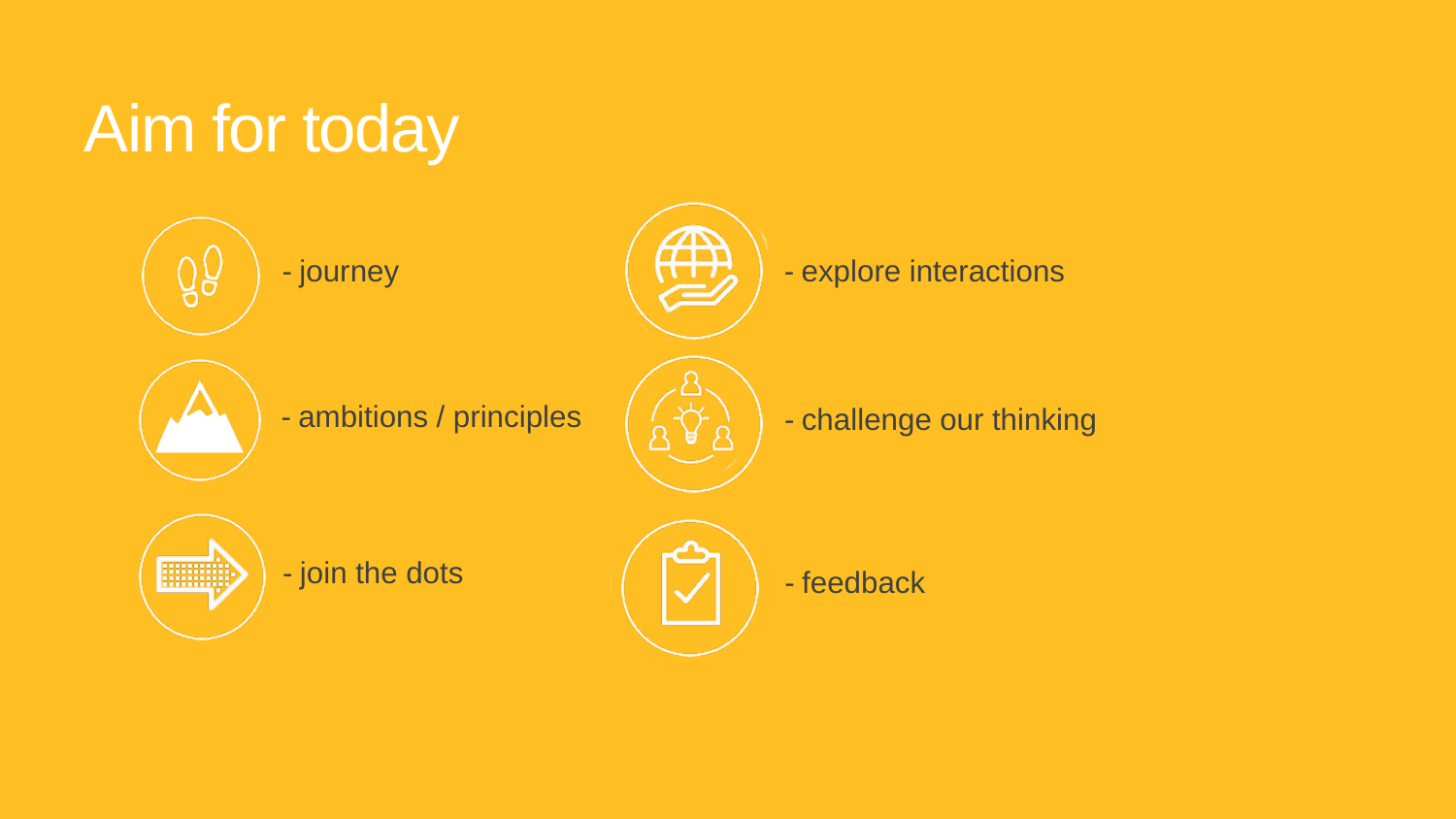# Sign up to our interactive events



**10am**

**11am**

**12.30pm**

**Buyer: Single Markets Platform 2pm**